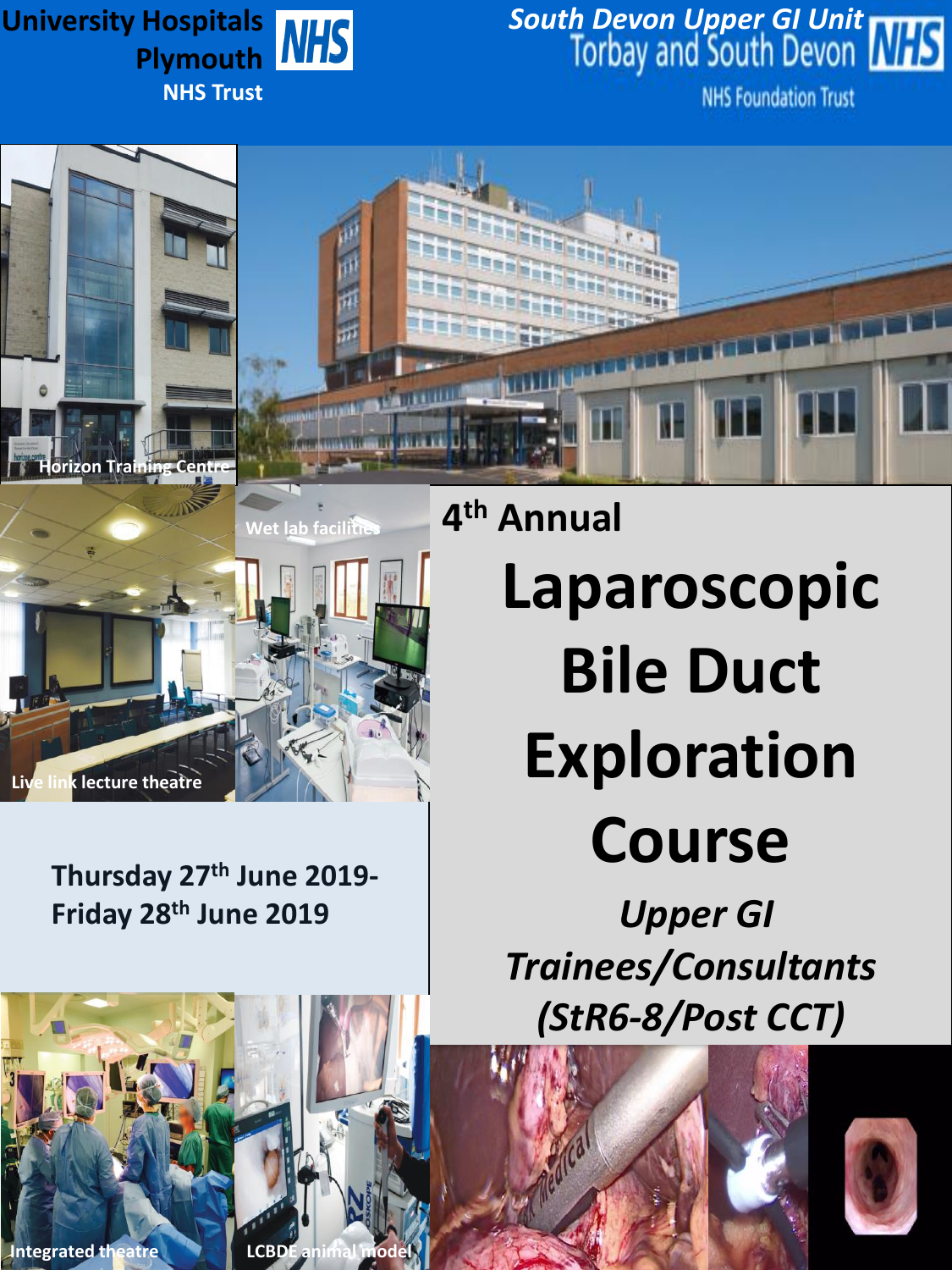**This two day course is designed to concentrate on laparoscopic bile duct exploration. The first day covers evidence for practice, patient selection, surgical techniques, the 'pit falls' of starting a service, getting the right equipment. Also discussed is the management of acute presentation and integration of surgical service and ERCP. As well as lectures live link surgery will be used for interactive discussion. The second day is workshop based concentrating on laparoscopic suturing, choledocoscopes and bile duct instruments and a highly recommended LCBDE wet lab model.**

# **Program**

# **Day 1**

**Horizon Centre, Torbay Hospital, Newton Road, Torquay, Devon TQ2 7AA Thursday 27th June 2019** 

## **08:30** *Registration and coffee*

**08:50** Welcome and Introduction **09:00** Laparoscopic Cholecystectomy - current guidelines **09:20** Evidence for LCBDE practice

**09:45** Biliary anatomy

**10:00** Laparoscopic Bile Duct Imaging

**10:45** *Coffee*

**11:00** Equipment

**13:00** *Lunch*

**14:00** Setting up a safe and effective service -business case and patient selection 'pitfalls'

**15:00** *Tea*

**16:00** ERCP vs LCBDE

**16:30** Bile duct injuries

**17:30** Discussion and close

Course Dinner 19:30

# **Day 2**

**Lotus Head Office, Bremridge, Ashburton, Devon TQ13 7JX, UK Friday 28th June 2019**

### **08:30** *Registration and coffee*

**09:00** Introduction to day 2 **09:10** Workshops to include: Bile Duct Exploration Model

#### **10:30** *Coffee & biscuits*

**11:00** Workshops to include: Bile Duct Exploration Model

**12:30** *Closing discussion and lunch*

## **Variable Timing**

**Theatre 3 video link for live operating**.

**Trans-cystic Exploration AM**

#### **Choledocotomy Exploration PM**

Chance for a limited number of delegates to attend theatre during cases